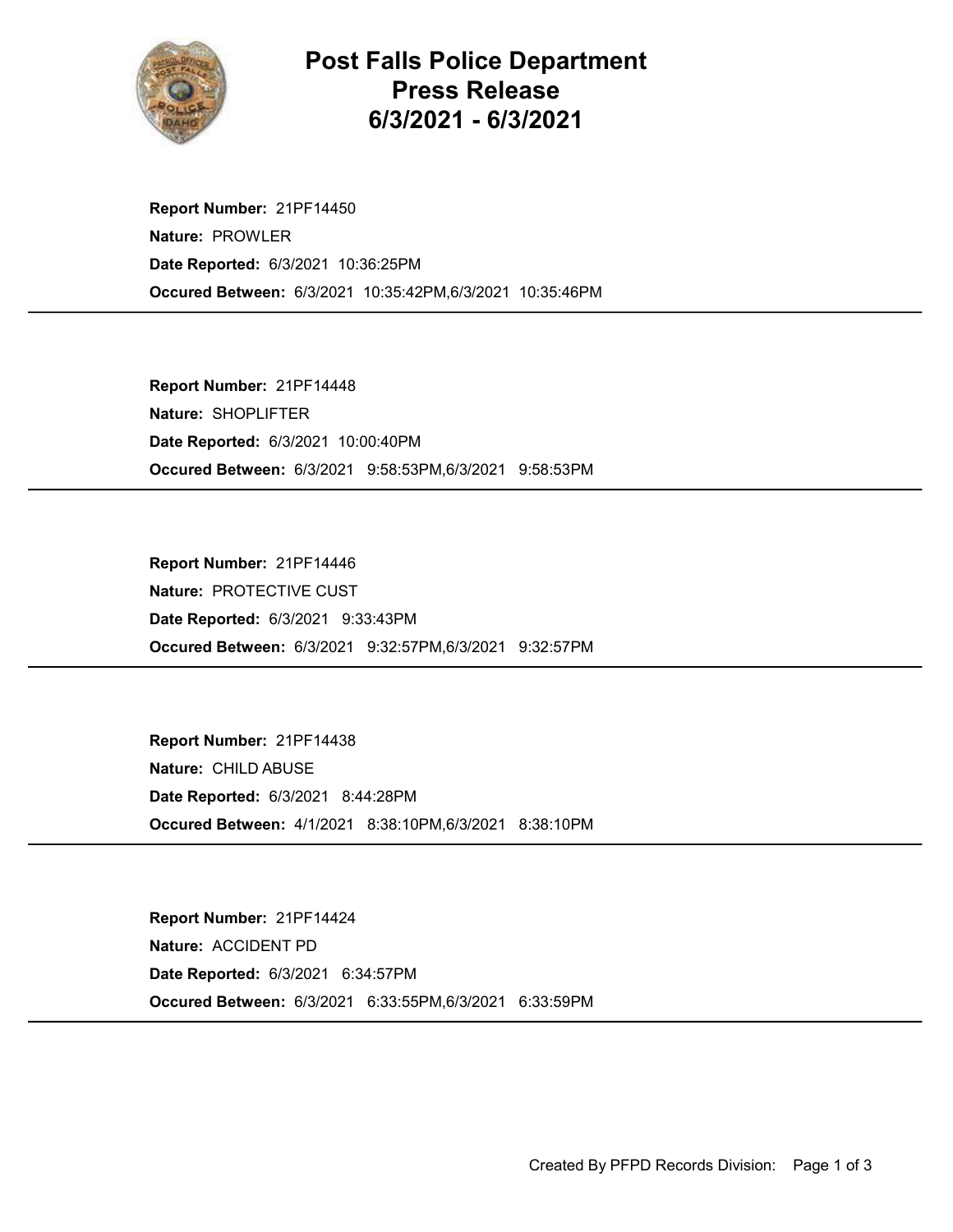Occured Between: 6/1/2021 4:30:00PM,6/3/2021 6:13:30PM Report Number: 21PF14417 Nature: MISSING PERSON Date Reported: 6/3/2021 6:17:53PM

Occured Between: 6/3/2021 5:49:24PM,6/3/2021 5:49:24PM Report Number: 21PF14414 Nature: ACCIDENT PD Date Reported: 6/3/2021 5:50:15PM

Occured Between: 6/3/2021 3:29:37PM,6/3/2021 3:29:37PM Report Number: 21PF14401 Nature: CIVIL STANDBY Date Reported: 6/3/2021 3:33:21PM

Occured Between: 6/3/2021 12:52:52PM,6/3/2021 12:52:52PM Report Number: 21PF14384 Nature: ANIMAL VICIOUS Date Reported: 6/3/2021 12:58:25PM

Occured Between: 6/2/2021 8:00:00AM,6/2/2021 8:30:00AM Report Number: 21PF14367 Nature: TRAFFIC OFFENSE Date Reported: 6/3/2021 11:35:40AM

Occured Between: 6/3/2021 11:22:44AM,6/3/2021 11:22:44AM Report Number: 21PF14364 Nature: ASSAULT Date Reported: 6/3/2021 11:24:12AM